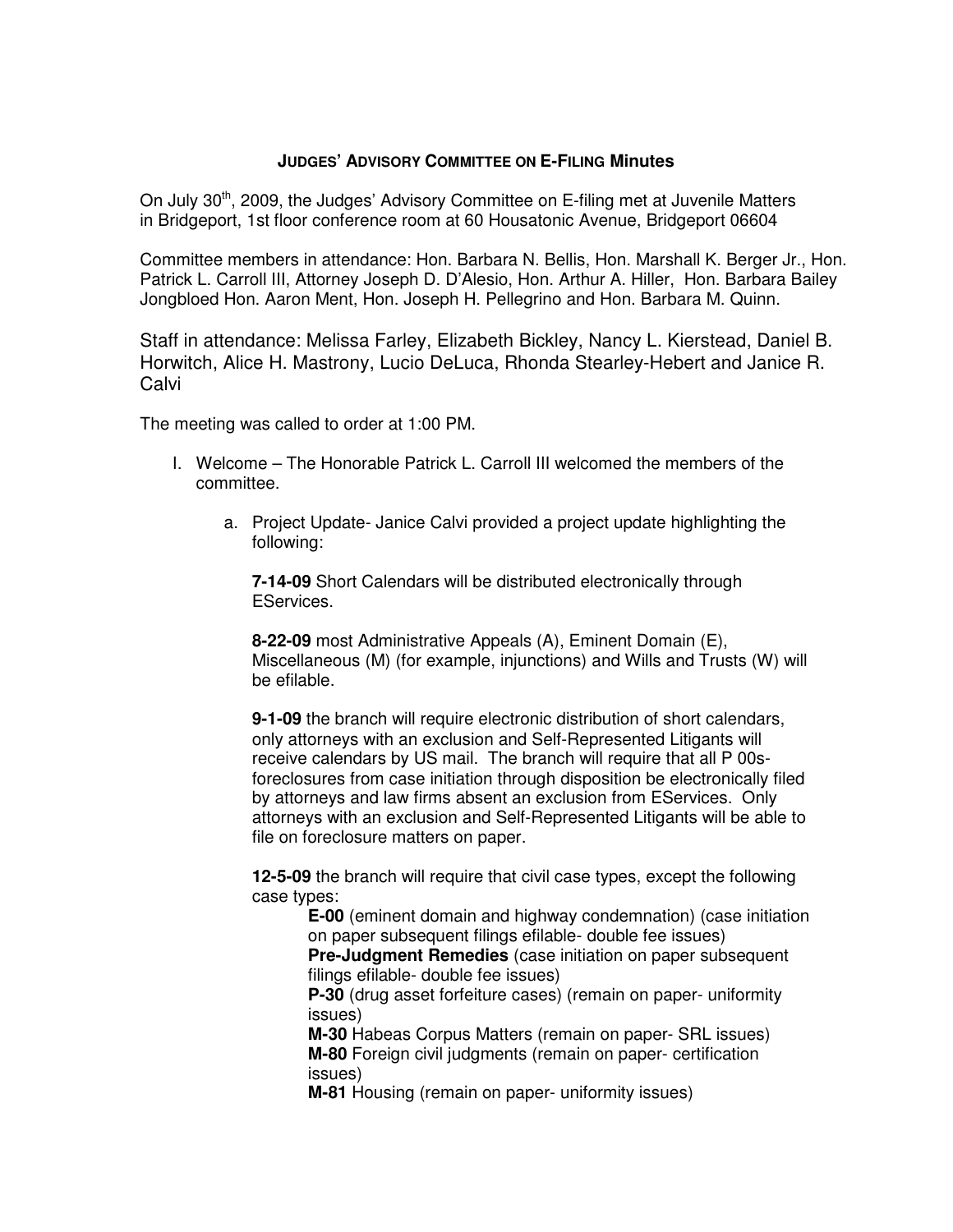**M-82** Summary Process (remain on paper- uniformity issues) **M-84** Foreign Protective Order (remain on paper- VAWA issues) be electronically filed by attorneys and law firms absent an exclusion from EServices from case initiation through disposition. Only attorneys with an exclusion and Self-Represented Litigants will be able to file civil matters on paper.Courts will have the ability to code and scan filings from excluded attorneys and Self-Represented Litigants as well as Judges' decisions/orders.

**1-1-10** the branch will be paperless for civil matters; the official record will be the electronic file in the clerk's office and on the Bench.

- b. Paperless Courtroom Experiment Training Marketing and Support The Honorable Barbara N. Bellis spoke to the committee about the paperless short calendar experiment she has been conducting in Fairfield Judicial District. Mr. DeLuca described the training proposal which will be implemented in phases prior to the Judges having to work in a paperless file.
- c. Recommendation on Judges' Electronic Orders / Decisions The Honorable Patrick L. Carroll III presented the issues regarding Judges electronic signatures. Judges Berger and Carroll recommended that Judges' juris numbers be their electronic signature which is consistent with the attorneys' electronic signatures and sufficient to over come any issues with regard to identity theft.
- II. Report back to committee on issues from last meeting:
	- a. Projected cost and savings analysis Beth Bickley reported to the committee that the branch will be saving money based on the fact that calendars will no longer be printed and mailed to attorneys absent an exclusion from EServices. Further, Nancy Kierstead told the committee that approximately 28 FTE (full-time equivalents) will be saved with the impetus of efiling and the mandatory filing requirement. The FTE savings will be reallocated to provide external and internal stakeholders with effective support and training.
- III. Continued Policy Decisions
	- a. Hybrid Files / Printing Janice Calvi described for the committee the issues around hybrid files in that civil matters with a return date of 1/1/10 may start coming to the courts as soon as 11/1/09. However, the courts will not be able to scan all documents until 12/5/09. And it will not be mandatory for attorneys to efile on civil matters until 12/5/09 (foreclosures are mandatory 9/1/09). The committee unanimously agreed that hybrid files will be troublesome for court staff, Judges and ultimately the litigants. Therefore, the "paperless file" will be considered any file initiated on or after 12/5/09 having a return date on 1/1/2010 or later. The files coming in between 1/1/09 and 12/4/09 with a return date on or after 1/1/2010 will remain on paper. Said "paperless files" will have a visible indicator so